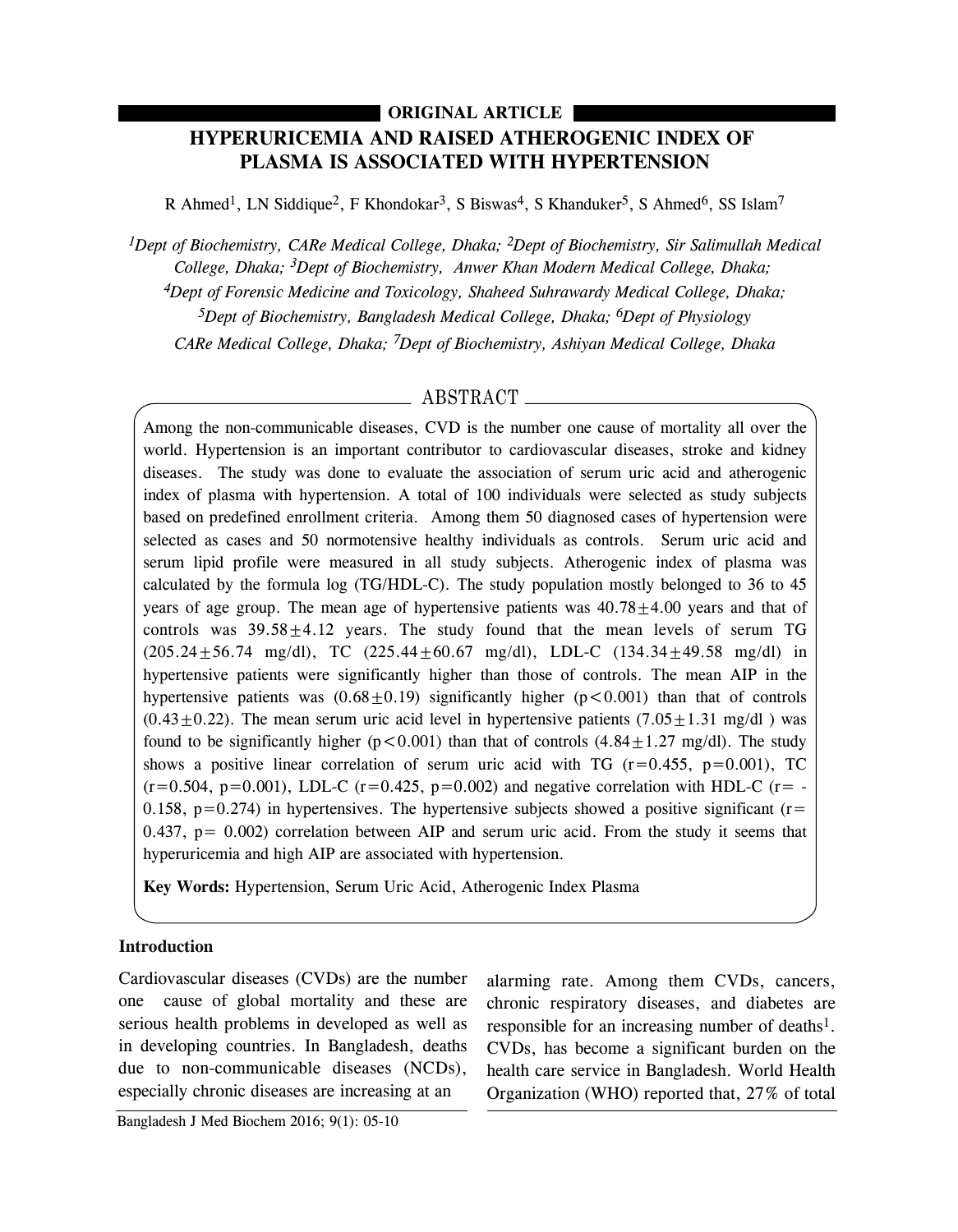deaths in Bangladesh were due to CVD2. CVD is the highest among all causes of death followed by diseases of the respiratory system3.

Several risk factors have been identified for the development of CVDs such as smoking, high blood pressure, high blood cholesterol, serum uric acid  $(SUA)^4$ , diabetes mellitus<sup>5</sup> and family history of CVD<sup>6</sup>. Among various risk factors, hypertension (HTN) is identified as one of the modifiable risk factors for cardiovascular and kidney diseases7. HTN increases the risk for a variety of cardiovascular diseases including stroke, coronary artery disease, heart failure and peripheral vascular disease8. Among individuals aged 40 to 90 years, each 20/10 mmHg rise in blood pressure doubles the risk of fatal coronary events9. HTN accounts for an estimated 54 percent of all strokes and 47 percent of all ischemic heart diseases globally<sup>10</sup>.

Atherogenic Index of Plasma (AIP) is being used to assess the cardiovascular risk. People with high AIP have a higher risk for coronary heart disease (CHD) than those with low AIP<sup>11</sup>. TG and HDL-C in AIP reflect the balance between the atherogenic and anti-atherogenic lipoproteins. It has been suggested that AIP values of - 0.3 to 0.1 are associated with low,  $>0.1$  to 0.24 with medium and above 0.24 with high CVD risk $11$ .

Uric acid is another important risk factor for CVDs. The increase in the SUA level was identified as an independent factor for the cardiovascular death<sup>12</sup>. Uric acid is a major factor for the development of CVD in hypertensive patients<sup>4,13</sup>. It has been reported that 25-40% of patients with untreated HTN have high SUA levels. In the Framingham Heart Study, each increase in SUA by 1.3 mg/dl was found to be associated with the development of HTN with an odds ratio of 1.1714. SUA has been shown to aggravate both dyslipidemia and hyperglycaemia13,15. A study conducted in

India, showed that the SUA level is positively associated with TC, LDL-C $^{16}$  and with AIP<sup>17</sup>. The aim of this study was to explore the association of SUA and AIP with HTN.

### **Method**

This case-control analytical study was carried out in the Department of Biochemistry, Sir Salimullah Medical College (SSMC), Dhaka during the period of July 2012 to May 2014. Fifty hypertensive patients of both sexes and above 30 years old attending the Medicine OPD of Bangabandhu Sheikh Mujib Medical University (BSMMU) and SSMC were included in this study as cases. Fifty age- and sexmatched normotensive subjects were also taken from medical, paramedical staff, attendants of patients, persons coming to hospital for fitness purpose and outdoor patients of minor illness. Patients with diabetes mellitus, thyroid disorder, heart disease, renal impairment and liver disease were excluded from the study population. Patients taking drug therapy such as thiazide and loop diuretics, cytotoxic drug, antitubercular drug, low dose aspirin, antioxidant as well as taking medications targeted to reduce uric acid and lipid levels were also excluded from study. Smokers and alcohol abusers were also excluded.

A complete physical and relevant clinical examinations were performed. Blood pressure was measured in a sitting position after resting for at least 15 minutes. Average of two measurements at 15 minute interval was taken. Hypertension was defined as a DBP  $\geq 90$  mmHg and or  $SBP \ge 140$  mmHg. Estimation of serum lipid profile and uric acid were done. AIP of all study subjects was calculated. Collected data were checked, edited, processed and statistical analysis were performed using Statistical Package for Social Science (SPSS) version 12.0.

Numerical data were represented as  $Mean \pm SD$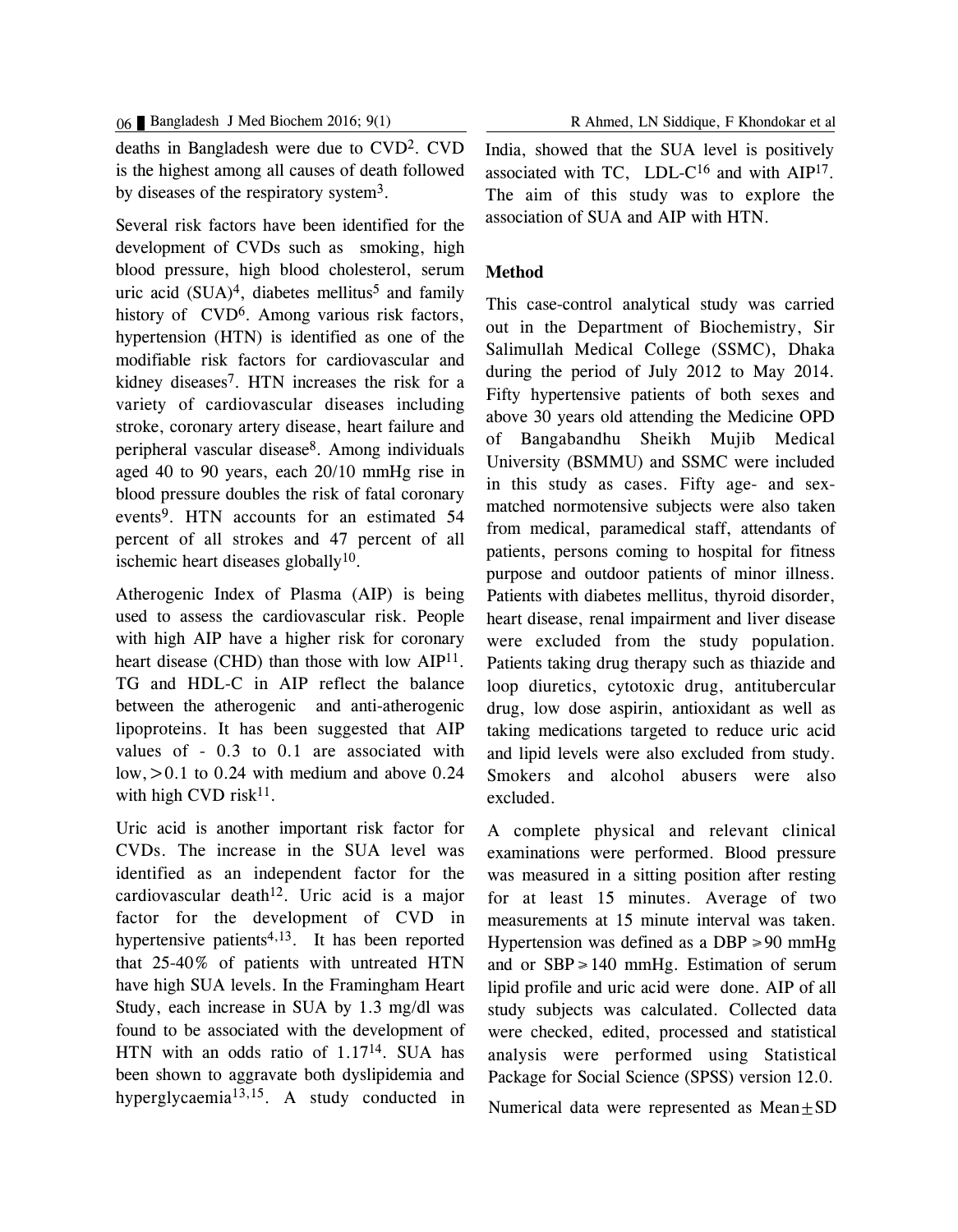and unpaired t- test was done to measure the level of significance. Categorical data were represented as frequency and percentage and Chi-square test was done to measure the level of significance.

## **Results**

In the hypertensive group,  $26$  (52.0%) were males and 24 (48.0%) were females and in the control group 29 (58.0%) were males and 21 (42.0%) were females. The mean age of hypertensive patients was  $40.78 \pm 4.00$  years and that of controls was  $39.58 \pm 4.12$  years (Table-I). There was no statistical significant difference between groups in respect to sex and age. The mean systolic BP were  $145 \pm 10$  mmHg and  $115±9$  mmHg in hypertensive and control subjects respectively; the mean diastolic BP were  $87 \pm 6$  mmHg and  $77 \pm 6$  mmHg in hypertensive and control subjects respectively. Both systolic and diastolic BP were significantly higher in the hypertensive group than that of control group (Table- II). Serum TG, TC and LDL-C were significantly higher in cases compared with those of controls. Serum HDL-C was significantly lower in the hypertensive subjects compared to that of controls (Table-III). Atherogenic index of plasma in the hypertensive patients was significantly higher when compared that of controls (Table III). Serum uric acid level in hypertensive patients was found to be significantly higher when compared with that of controls. Of all, 70% of the hypertensive subjects were hyperuricemic whereas 08% of the normotensive subjects were hyperuricemic and the difference was statistically significant (Table IV). As shown in Table V, SUA shows a positive and significant linear correlation with serum TG, TC and LDL-C and AIP. It also shows a significant negative correlation with HDL-C.

Table-I: Distribution of study subjects according to sex and age (yrs)

|                              | Group                        |                | p value  |
|------------------------------|------------------------------|----------------|----------|
| <b>Sex</b>                   | <b>Hypertensive patients</b> | Controls       |          |
| Male $n(\%)$                 | 26(52.0)                     | 29(58.0)       | $0.546*$ |
| Female $n(\%)$               | 24(48.0)                     | 21(42.0)       |          |
| Age (Mean $\pm$ SD)<br>(yrs) | $40.78 + 4.00$               | $39.58 + 4.12$ | 0.142    |

**Table-II:** Comparison of blood pressure between cases and controls

|                         | Group                                 |             | p value |
|-------------------------|---------------------------------------|-------------|---------|
| <b>Blood pressure</b>   | <b>Hypertensive patients Controls</b> |             |         |
| Systolic BP<br>(mm Hg)  | $145 + 10$                            | $115 + 9.0$ | 0.001   |
| Diastolic BP<br>(mm Hg) | $87 + 6.0$                            | $77 + 6.0$  | 0.001   |

**Table-III:** Comparison of lipid profile between cases and controls

| <b>Biochemical</b> | Group                           |                  |         |
|--------------------|---------------------------------|------------------|---------|
| findings           | <b>Hypertensive</b><br>patients | <b>Controls</b>  | p value |
| $TG \, (mg/dl)$    | $205.24 + 56.74$                | $136.84 + 52.81$ | 0.001   |
| $TC$ (mg/dl)       | $225.44 + 60.67$                | $175.72 + 45.54$ | 0.001   |
| $HDL-C$ (mg/dl)    | $42.10 + 12.27$                 | $48.10 + 12.43$  | 0.017   |
| $LDL-C$ (mg/dl)    | $134.34 + 49.58$                | $101.74 + 38.83$ | 0.001   |
| AIP                | $0.68 + 0.19$                   | $0.43 + 0.22$    | 0.001   |

**Table-IV:** Distribution of the study population according to Hyperuricemia

| <b>Hyperuricemia</b> | Group                                   |                            | p value |
|----------------------|-----------------------------------------|----------------------------|---------|
|                      | <b>Hypertensive</b><br>patients $n(\%)$ | <b>Controls</b><br>$n(\%)$ |         |
|                      | 35(70.0)                                | 4(8.0)                     | 0.001   |
|                      | 15(30.0)                                |                            |         |
|                      | 50(100.0)                               |                            |         |

*Odds Ratio is 26.83 (8.18 - 87.96)*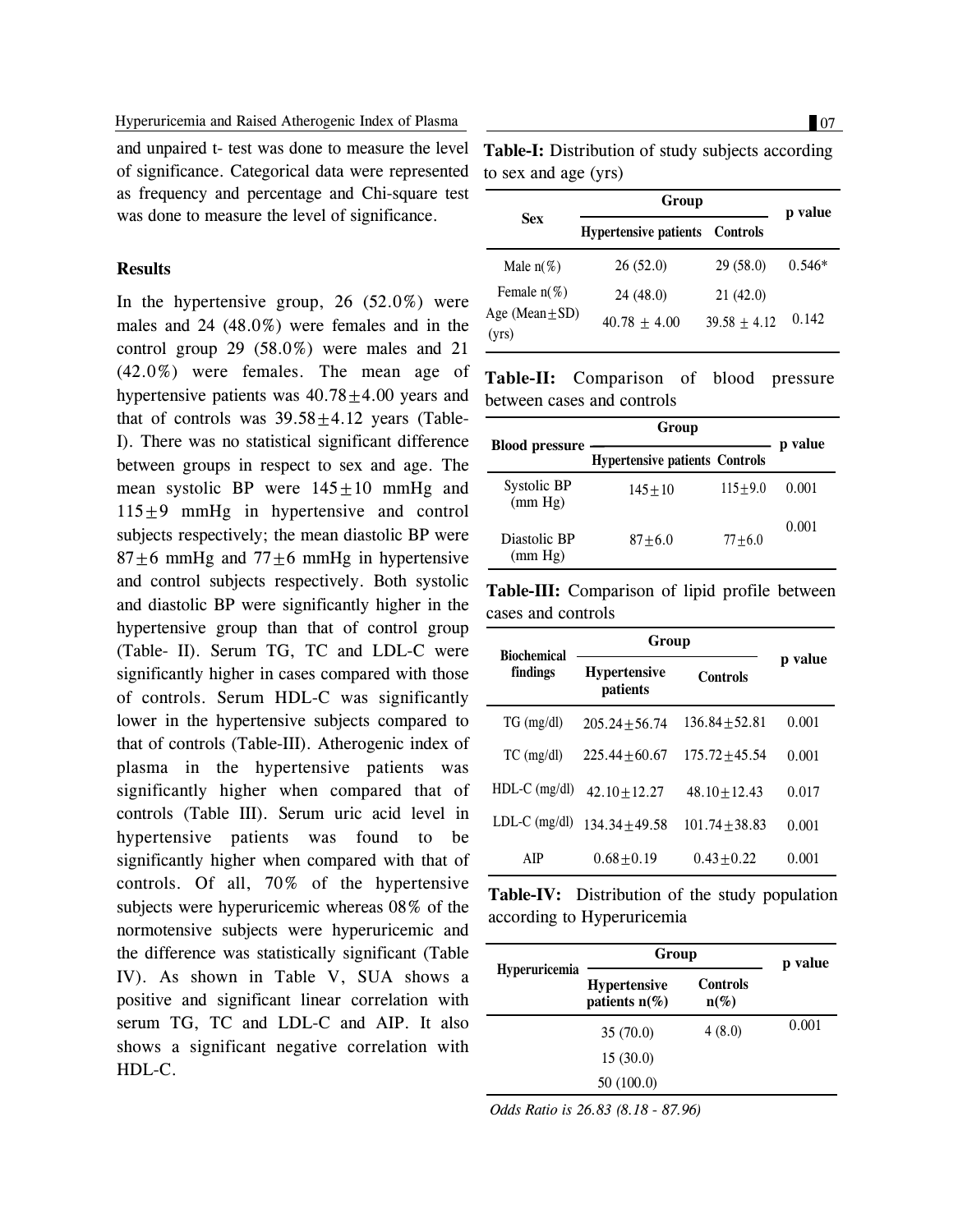| <b>Parameters</b> | r value  | p value |
|-------------------|----------|---------|
| TG                | 0.455    | 0.001   |
| TC                | 0.504    | 0.001   |
| HDL-C             | $-0.158$ | 0.274   |
| LDL-C             | 0.425    | 0.002   |
| AIP               | 0.437    | 0.002   |

**Table-V:** Correlation of SUA with lipid profile and AIP in hypertensive patients

#### **Discussion**

The present study shows that serum TG, TC, LDL-C were significantly higher in hypertensive patients than those of normotensive controls. Shah *et al.*<sup>18</sup> revealed similar findings of elevated serum TG, TC and LDL-C in the hypertensive subjects when compared to that of controls. Similar observation was also reported in the study carried out by Sarkar *et al.*19. Present study shows that serum HDL-C was significantly lower  $(p=0.017)$  in cases than controls and this finding agrees with the finding of the study done by Al-Baldawi and Taqi<sup>20</sup>. The multiple risk factor intervention trial in USA showed that for each decrease in HDL cholesterol of 1 mg/dL (0.03 mmol/L) was associated with an increase in the risk of CHD of 2% in men and 3% in women<sup>21</sup>. The mean serum uric acid level in cases of the present study was  $7.05+1.31$  mg/dl which was close to that found by Feig et al.<sup>22</sup>, where they found mean uric acid level to be 6.9 mg/dl in their study patients. In this study, 70% had elevated level of SUA in cases. Garrick *et al.*<sup>23</sup> observed that 31% of their study patients with hypertension had hyperuricemia. In some studies hyperuricemia was found to be present in 40 to  $60\%$  of subjects with untreated hypertension<sup>24,25</sup>. The present study showed a close association of hyperuricemia with hypertension with an Odds Ratio of 26.83. A positive association between hypertension and serum uric acid has been shown by some other authors $26,27$ .

08 Bangladesh J Med Biochem 2016; 9(1) R Ahmed, LN Siddique, F Khondokar et al

Our study shows a positive linear correlation between SUA and TG, TC & LDL-C. This finding is consistent with the findings of Nakanishi *et al.*28. The present study shows a negative correlation of SUA with HDL-C in hypertensives. This finding also agrees with the findings of Ishizaka *et al.*29. The present study observed significantly higher AIP ratio in cases than that of controls  $(p=0.001)$ . Calin and Maria<sup>30</sup> in their study observed moderately increased AIP in hypertensive patients. Marwan *et al.*<sup>31</sup> also found that atherogenic index of plasma to be higher in hypertensive than normotensive subjects. From this study it can be concluded than hyperuricemia and raised atherogenic index of plasma is associated with hypertension.

#### **References**

- 1. Directorate General of Health Services. Strategic plan for surveillance and prevention of non communicable diseases in Bangladesh 2011-2015. Dhaka.
- 2. WHO NCD Country Profiles, 2011 (Bangladesh). NCD Country Profiles. WHO.Retrieved from http:// www.who. int/nmh/ countries/ bgd\_en.pdf? ua=1.
- 3. Director General Health Services, **Health Bulletin.** Dhaka, MIS, DGHS. 2012, 88- 101. Retrieved from http:// dghs.gov. bd/ bn/ licts file/ images/ Health Bulletin/ HealthBulletin 2012 full. pdf.
- 4. Alderman MH. Serum uric acid as a cardiovascular risk factor for heart disease. **Current hypertension report** 2001; **3(3):** 184-9.
- 5. Gordon T, Kannel WB. Multiple risk functions for predicting coronary heart disease: the concept, accuracy, and application. **Am Heart J** 1982; **103(6):** 1031-9.
- 6. Wilson PW, D'Agostino RB, Levy D, Belanger AM, Silbershatz H, Kannel WB. Prediction of coronary heart disease using risk factor categories. **Circulation** 1998; 9**7(18):** 1837-47.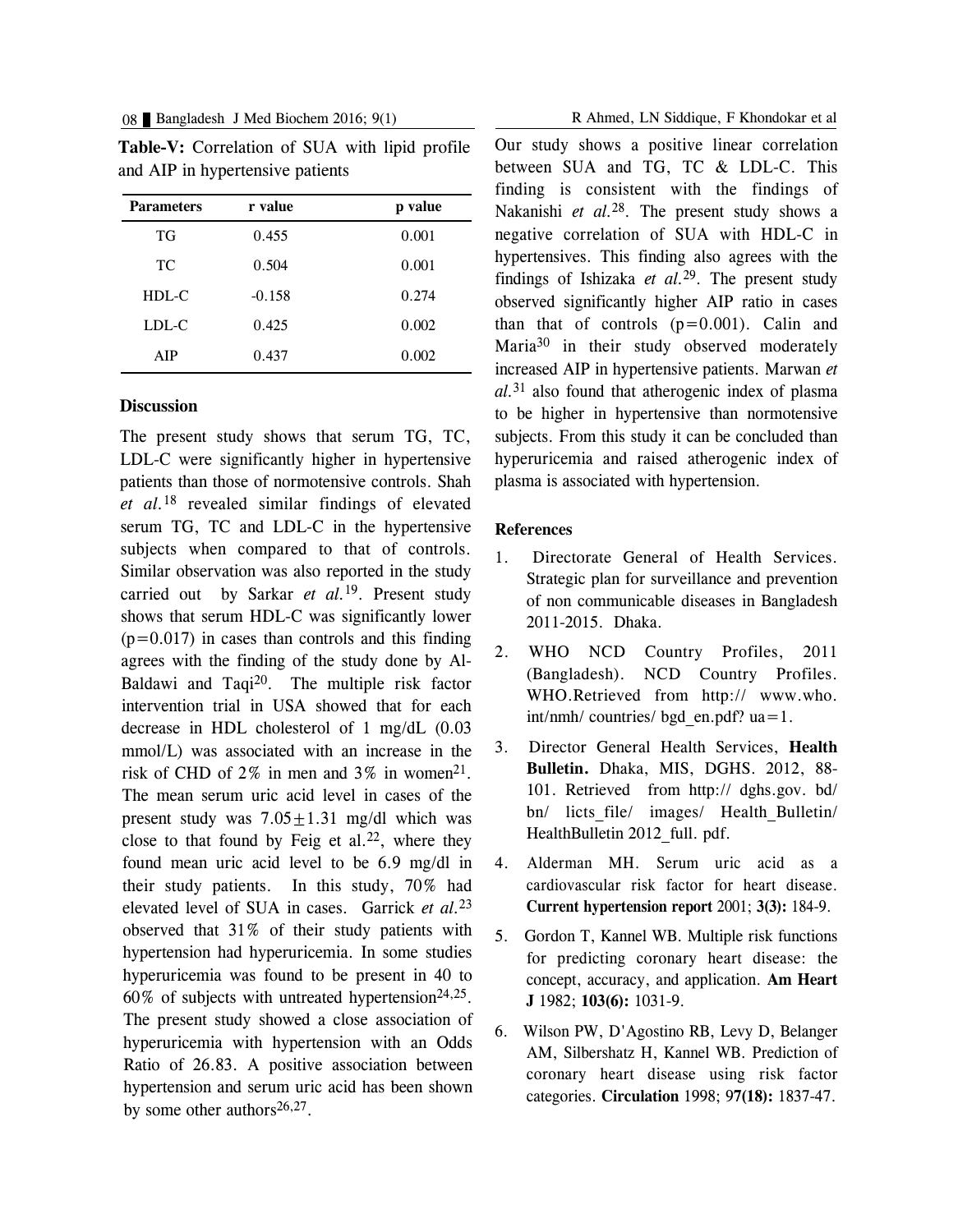#### Hyperuricemia and Raised Atherogenic Index of Plasma 09

- 7. Whelton PK, He J, Muntner P. Prevalence, awareness, treatment and control of hypertension in North America, North Africa and Asia. **J human hyperten** 2004; **18(8):** 545- 51.
- 8. Lloyd-Jones D, Adams RJ, Brown TM. Executive summary: heart disease and stroke statistics-2010 update: a report from the American Heart Association. **Circulation** 2010; **21:** 948-54.
- 9. Lewington S, Clarke R, Qizilbash N, Peto R, Collins R. Prospective studies collaboration. Age-specific relevance of usual blood pressure to vascular mortality: a meta-analysis of individual data for one million adults in 61 prospective studies. **Lancet** 2002; **360(9349):** 1903-13.
- 10. Lawes CM, Vander Hoorn S, Rodgers A. Global burden of blood-pressure-related disease. **Lancet** 2008; **371(9623):** 1513-8.
- 11. Dobiásová M, Frohlich J. The plasma parameter log (TG/HDL-C) as an atherogenic index: correlation with lipoprotein particle size and esterification rate in apo B-lipoprotein-depleted plasma. **Clin biochem** 2001; **34(7):** 583-8.
- 12. Liese AD, Hense HW, Löwel H, Döring A, Tietze M, Keil U. Association of Serum Uric Acid with All-Cause and Cardiovascular Disease Mortality and Incident Myocardial Infarction in the MONICA Augsburg Cohort. **Epidemiology** 1999; **10(4):** 391-7.
- 13. Feig DI, Johnson RJ. Hyperuricemia in childhood primary hypertension. **Hypertension** 2003; **42(3):** 247-52.
- 14. Sundström J, Sullivan L, D'Agostino RB, Levy D, Kannel WB, Vasan RS. Relations of serum uric acid to longitudinal blood pressure tracking and hypertension incidence. **Hypertension** 2005; **45(1):** 28-33.
- 15. Kackov S, Šimundic AM, Nikolac N, Biluši? M. The association of uric acid with glucose and lipids in general population: Croatian crosssectional study. **Collegium antropologicum** 2011; **35(4):** 1055-9.
- 16. Baliarsingh S, Sharma N. Serum uric acid level is an indicator of total cholesterol and low density lipoprotein cholesterol in men below 45 years in age but not older males. **Clin lab** 2011; **58(5-6):** 545-50.
- 17. Baliarsingh S, Sharma N and Mukherjee R. Serum uric acid: Marker for atherosclerosis as it is positively associated with atherogenic index of plasma, **Arch Physiol Biochem** 2013; **119(1):** 27-31.
- 18. Saha MS, Sana NK, Shaha RK. Serum lipid profile of hypertensive patients in the northern region of Bangladesh. **J Bio Sci** 2006; **14:** 93-8.
- 19. Sarkar D, Latif SA, Uddin MM, Aich J, Sutradhar SR, Ferdousi S, Ganguly KC, Wahed F. Studies on serum lipid profile in hypertensive patient. **MMJ** 2007; **16(1)**: 70-6.
- 20. Al-Baldawi AT. Evaluation of Amino acid Homocysteine in Hypertensive Patients. **Iraqi Postgrad Med J** 2006; **5:** 151-4.
- 21. Gordon DJ, Probstfield JL, Garrison RJ, Neaton JD, Castelli WP, Knoke JD, Jacobs DR, Bangdiwala S, Tyroler HA. High-density lipoprotein cholesterol and cardiovascular disease. Four prospective American studies. **Circulation** 1989; **79(1):** 8-15.
- 22. Feig DI, Soletsky B, Johnson RJ. Effect of allopurinol on blood pressure of adolescents with newly diagnosed essential hypertension: a randomized trial. **JAMA** 2008; **300(8):** 924-32.
- 23. Garrick R, Bauer GE, Ewan CE, Neale FC. Serum Uric Acid in Normal and Hypertensive Australian Subjects: From a Continuing Epidemiological Survey on Hypertension Commenced in 1955. **Aust and New Zealand MJ** 1972; **2(4):** 351-6.
- 24. Bulpitt CJ. Serum uric acid in hypertensive patients. **Bri HJ** 1975; **37(12):** 1210-5.
- 25. Kinsey D, Smithwick R, Walther R, Whitelaw G, Sise H. Incidence of hyperuricemia in 400 hypertensive patients. **Circulation** 1961; **24(4):** 972.